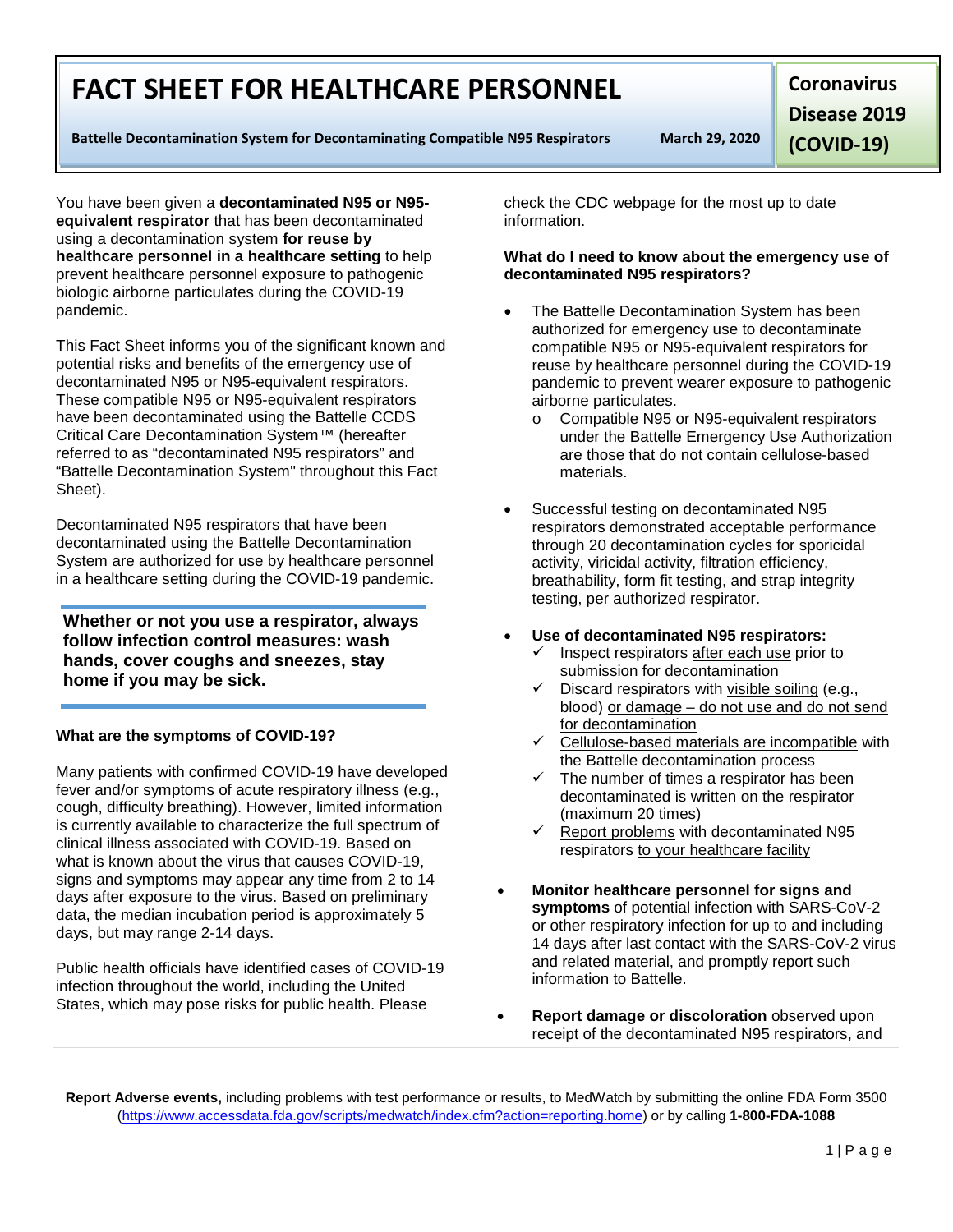**FACT SHEET FOR HEALTHCARE PERSONNEL**

**Battelle Decontamination System for Decontaminating Compatible N95 Respirators March 29, 2020**

**Coronavirus Disease 2019 (COVID-19)**

potential exposure of healthcare personnel from breaks in or other damage to or degradation of the decontaminated N95 respirators.

Use appropriate personal protective equipment (PPE) when caring for individuals suspected of having COVID-19 as outlined in the CDC webpages, including *Interim Infection Prevention and Control Recommendations for Patients with Confirmed Coronavirus Disease 2019 (COVID-19) or Persons Under Investigation for COVID-19 in Healthcare Settings, Infection Control, and FAQ about PPE.*

Current information on COVID-19 for healthcare personnel is available at CDC's webpage, *Information for Healthcare Professionals* (see links provided in "Where can I go for updates and more information" section).

#### **What are the known and potential benefits and risks of using decontaminated N95 respirators?**

Potential benefits include:

- May help prevent exposure to airborne pathogens, and therefore risk of infection or illness
- Extends the usability of compatible N95 or N95 equivalent respirators by allowing for decontamination and reuse

Potential risks include:

- Failure of filtration efficiency
- Reduced breathability
- Strap failure and ineffective face-fit
- Reused respirators may not have been effectively decontaminated of SARS-CoV-2 or other pathogens

## **Overview of the Battelle Decontamination System**

The Battelle Decontamination System is a self-contained decontamination device that uses vapor phase hydrogen peroxide (VPHP) for decontamination of compatible N95 or N95-equivalent respirators that are contaminated or potentially contaminated with SARS-CoV-2. N95 or N95 equivalent respirators containing cellulose-based materials are incompatible with the Battelle decontamination process.

Each decontamination cycle in the Battelle Decontamination System consists of injecting VPHP into the decontamination chamber until achieving a saturated atmosphere indicated by micro condensation; maintaining the VPHP exposure for a 150-minute dwell time; and allowing the VPHP to off gas to a level of 1 ppm prior to post decontamination processing. A minimum of five calibrated chemical indicators are dispersed throughout the system to indicate a successful decontamination cycle. This decontamination system enables the reuse of compatible N95 or N95-equivalent respirators that would otherwise be disposed of after a single use. However, respirators that are visibly soiled must be discarded and not reused or decontaminated.

## **What is an EUA?**

The United States FDA has made the emergency use of the Battelle Decontamination System to decontaminate compatible N95 or N95-equivalent respirators available under an emergency access mechanism called an Emergency Use Authorization (EUA). The EUA is supported by the Secretary of Health and Human Service's (HHS's) declaration that circumstances exist to justify the emergency use of medical devices, including alternative products used as medical devices, due to insufficient supply during the COVID-19 pandemic.

The Battelle Decontamination System has been made available under an EUA, and has not undergone the same type of review as an FDA-approved or cleared device. FDA may issue an EUA when certain criteria are met, which includes that there are no adequate, approved, available alternatives, and based on the totality of scientific evidence available, it is reasonable to believe that the Battelle Decontamination System may be effective at preventing healthcare personnel exposure to pathogenic airborne particulates during periods of insufficient respirator supply during the COVID-19 pandemic by decontaminating, for a maximum of 20 decontamination cycles per respirator, compatible N95 or N95-equivalent respirators that are contaminated or potentially contaminated with SARS-CoV-2 or other pathogenic microorganisms.

The EUA for the Battelle Decontamination System is in effect for the duration of the COVID-19 declaration

**Report Adverse events,** including problems with test performance or results, to MedWatch by submitting the online FDA Form 3500 [\(https://www.accessdata.fda.gov/scripts/medwatch/index.cfm?action=reporting.home\)](https://www.accessdata.fda.gov/scripts/medwatch/index.cfm?action=reporting.home) or by calling **1-800-FDA-1088**